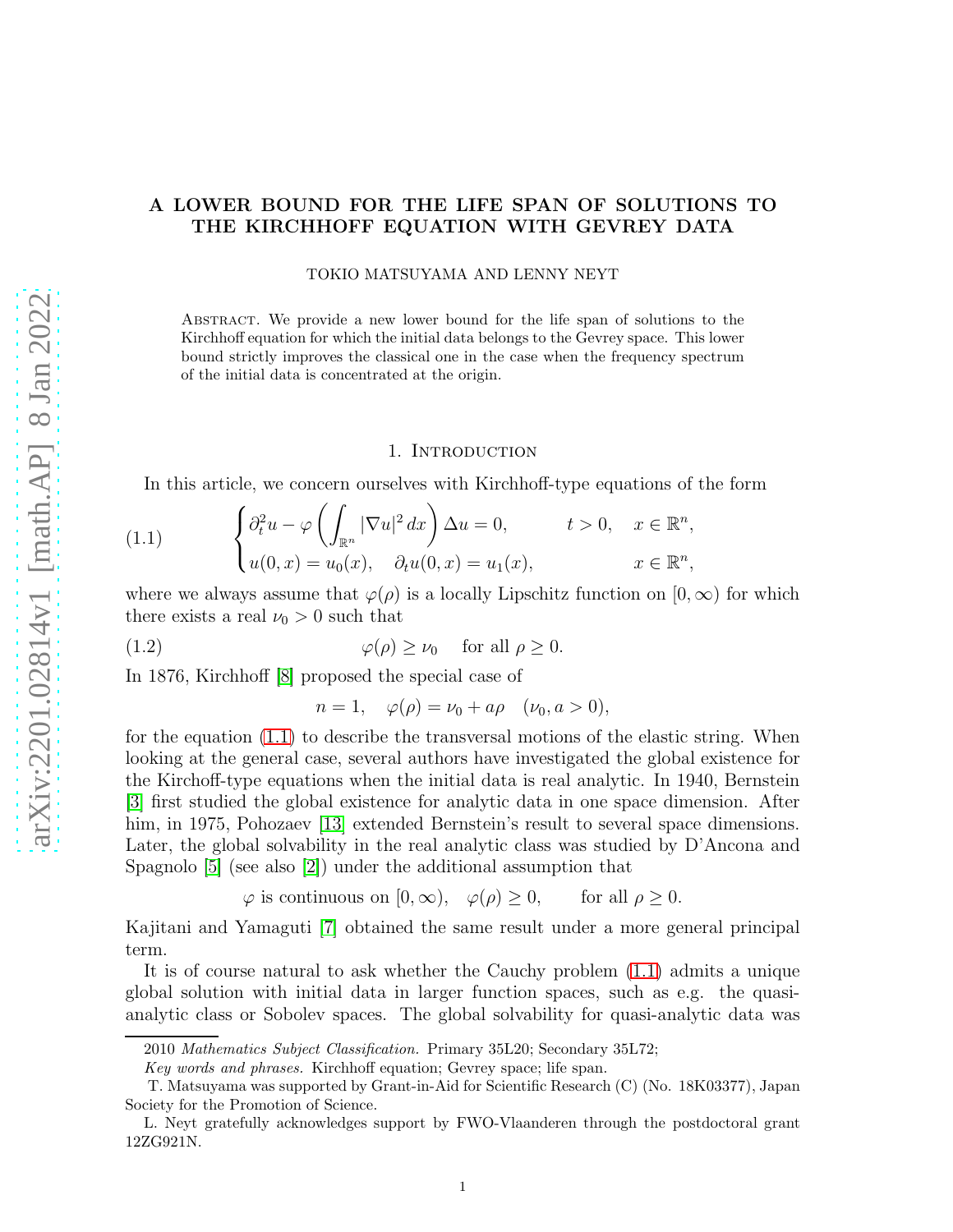studied by Nishihara [\[12\]](#page-10-6) and Ghisi and Gobbino [\[6\]](#page-10-7). Manfrin [\[9\]](#page-10-8) discovered spectral gap data which assure global solvability of the Kirchhoff equation. It should be noted that the space in [\[6,](#page-10-7) [12\]](#page-10-6) is included in the Gevrey spaces.

It has been a long-standing open problem whether or not, one can prove the existence of time global solutions in the Sobolev spaces

$$
H^{\sigma}(\mathbb{R}^n) = (1 - \Delta)^{-\frac{\sigma}{2}} L^2(\mathbb{R}^n), \qquad \sigma \ge 1,
$$

without smallness condition on the initial data. In fact, the existence of local solutions in low regular Sobolev spaces, say,  $H^{\sigma} \times H^{\sigma-1}$ ,  $\sigma \in [1, 3/2)$ , is still not known. The main idea of the proof of the global existence of high regular solutions is to obtain boundedness of the local solutions in the  $H^{3/2}$ -norm at the life span. On the one hand, the main difficulty lies in controlling an intensive oscillation of the coefficient  $\varphi(||\nabla u(t)||_{L^2}^2)$ . On the other hand, when the data is very small, one can overcome such an oscillation problem to get global solutions (see [\[10\]](#page-10-9) and the references therein). However, if one does not impose extra conditions, no results have been obtained as of yet.

As an intermediate step before considering the global solvability of the Kirchhoff equation, it is interesting to look at the existence of a life span with respect to certain initial data. In [\[1\]](#page-10-10) it is shown that for any nontrivial  $(u_0, u_1) \in H^{\sigma}(\mathbb{R}^n) \times H^{\sigma}(\mathbb{R}^n)$ ,  $\sigma \geq 3/2$ , there exists a life span  $T_m = T_m(u_0, u_1) > 0$  such that  $(1.1)$  admits a unique maximal solution  $u(t,x) \in \bigcap_{j=0,1} C^j([0,T_m); H^{\sigma-1}(\mathbb{R}^n))$ . Note that  $T_m = +\infty$ corresponds to [\(1.1\)](#page-0-0) being globally solvable for the initial data  $(u_0, u_1)$ . Now, if we put

<span id="page-1-1"></span>(1.3) 
$$
\Lambda := \nu_0^{-1} \left( \int_0^{\|\nabla u_0\|_{L^2}^2} \varphi(\rho) d\rho + \|\partial_t u_1\|_{L^2}^2 \right),
$$

<span id="page-1-2"></span>(1.4) 
$$
M := \sup_{\rho \in [0,\Lambda]} \varphi(\rho), \text{ and } L := \sup_{\rho_1, \rho_2 \in [0,\Lambda]} \frac{|\varphi(\rho_2) - \varphi(\rho_1)|}{|\rho_2 - \rho_1|},
$$

then the following classical lower bound for  $T_m$  was found in [\[1,](#page-10-10) Equation (2.13)]:

(1.5) 
$$
T_m \ge \frac{\nu_0^{3/2}}{4L\mathcal{E}_{3/2}(u;0)},
$$

where  $\mathcal{E}_{3/2}(u;t)$  is the energy of order 3/2 of the solution (see [\(2.2\)](#page-3-0)).

In this paper, we will consider the case where the initial data is contained in the Gevrey spaces, which lie in between the real analytic class and the Sobolev spaces. For  $s \geq 1$ , we denote by  $\gamma_{L^2}^s(\mathbb{R}^n)$  the Roumieu-Gevrey space of order s on  $\mathbb{R}^n$ ,

<span id="page-1-0"></span>
$$
\gamma_{L^2}^s(\mathbb{R}^n) = \bigcup_{\eta>0} \gamma_{\eta,L^2}^s(\mathbb{R}^n),
$$

endowed with its natural  $(LB)$ -space topology, where f belongs to  $\gamma^s_{\eta,L^2}(\mathbb{R}^n)$  if

$$
||f||_{\gamma_{\eta,L^2}^s} = \left(\int_{\mathbb{R}^n} e^{\eta |\xi|^{\frac{1}{s}}}|(\mathcal{F}f)(\xi)|^2 d\xi\right)^{\frac{1}{2}} < \infty;
$$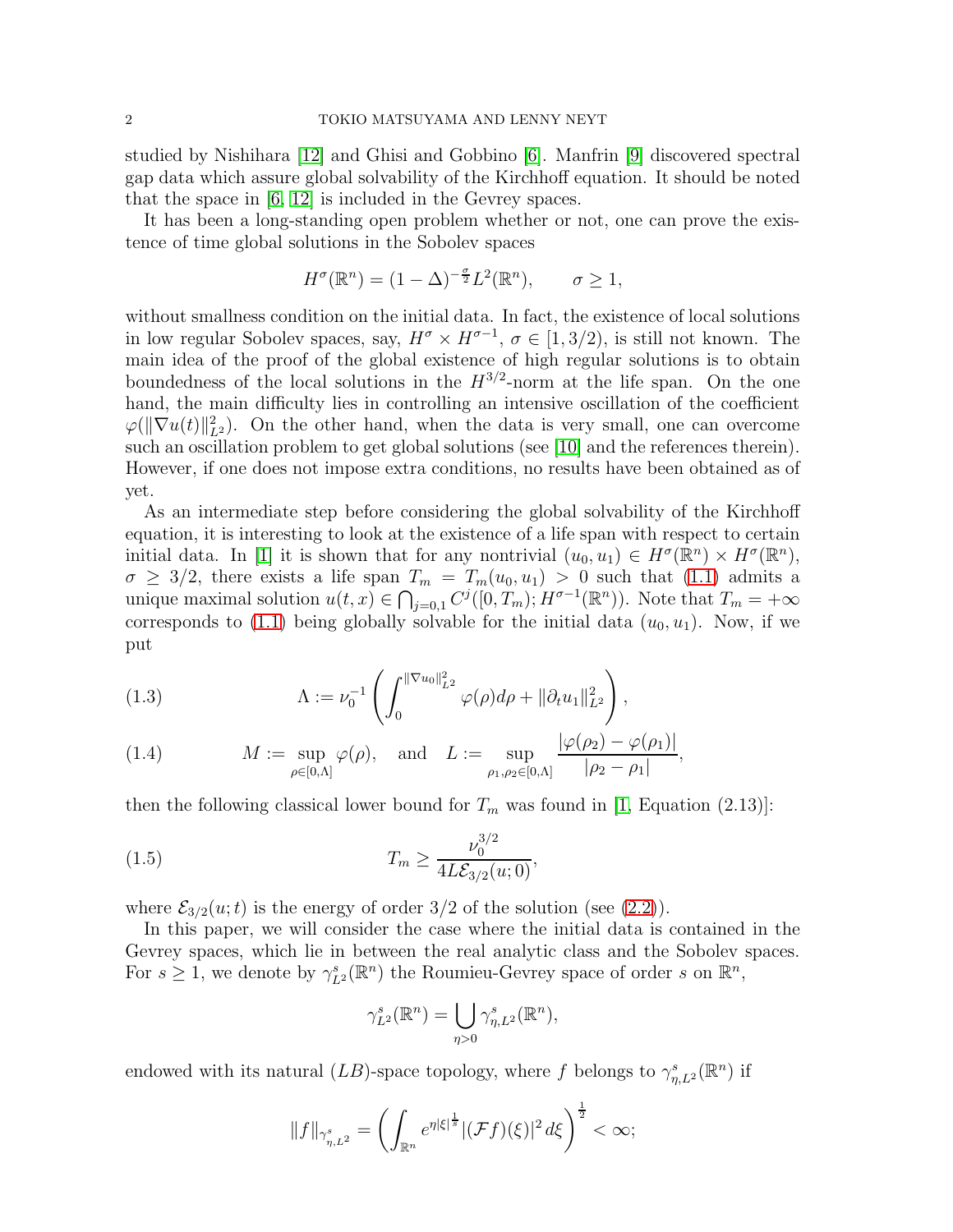here  $(\mathcal{F}f)(\xi)$  stands for the Fourier transform of  $f(x)$ . If  $f, g \in \gamma_{\eta,L^2}^s$ , we also consider the norm

$$
\|(f,g)\|_{\gamma_{\eta,L^2}^s\times \gamma_{\eta,L^2}^s}=\sqrt{\|f\|^2_{\gamma_{\eta,L^2}^s}+\|g\|^2_{\gamma_{\eta,L^2}^s}}.
$$

Note that in the particular case  $s = 1$ ,  $\gamma_{L^2}^1(\mathbb{R}^n)$  is exactly the real analytic class, and its global existence was proved by Bernstein [\[3\]](#page-10-1) for  $n = 1$  and by Pohozaev [\[13\]](#page-10-2) for  $n \geq 2$ . For  $s > 1$ , the well-posedness of the Kirchhoff equation with initial data in  $\gamma_{L^2}^s(\mathbb{R}^n)$  was first considered in [\[11\]](#page-10-11). Here, we will provide an explicit lower bound for  $T_m$  in function of the Gevrey norm of the initial data. In fact, we have the following result.

<span id="page-2-3"></span>**Theorem 1.1.** Suppose that  $\varphi(\rho)$  is a locally Lipschitz function on  $[0,\infty)$  satisfying the non-degeneracy condition [\(1.2\)](#page-0-1). Let  $s > 1$  and suppose  $(u_0, u_1) \in \gamma_{L^2}^s(\mathbb{R}^n) \times$  $\gamma_{L^2}^s(\mathbb{R}^n)$ . If, for  $\eta > 2M\nu_0^{-1}$ , we have  $((-\Delta)^{\frac{3}{4}}u_0, (-\Delta)^{\frac{1}{4}}u_1) \in \gamma_{\eta,L^2}^s(\mathbb{R}^n) \times \gamma_{\eta,L^2}^s(\mathbb{R}^n)$ , then, we have the lower bound

<span id="page-2-0"></span>(1.6) 
$$
T_m \ge \left[ \frac{\min(\nu_0, 1)}{\max(M, 1)} \frac{e^{-2\nu_0^{-1}M}}{2sL} \frac{\nu_0 \eta - 2M}{\left\| \left( (-\Delta)^{\frac{3}{4}} u_0, (-\Delta)^{\frac{1}{4}} u_1 \right) \right\|_{\gamma^s_{\eta, L^2} \times \gamma^s_{\eta, L^2}}^2} \right]^{\frac{s}{s+1}}
$$

Depending on the data, the lower bound given in [\(1.6\)](#page-2-0) will be strictly larger than the one classically given by [\(1.5\)](#page-1-0) (see Remark [3.5\)](#page-10-12). This seems to be especially the case when the frequency spectrum of the initial data is concentrated at the origin. Moreover, we also mention that our proof could be adapted, similarly as in [\[11\]](#page-10-11), to find an analogous result for the initial-boundary value problems of the Kirchhoff equation with initial data in the Gevrey class. We have organized the paper as follows: We first state some known results on local existence theorems in Section [2,](#page-2-1) after which we prove our main result in Section [3.](#page-4-0)

# 2. Local existence theorems

<span id="page-2-1"></span>In the context of the Sobolev spaces, the Kirchhoff equation has a first integral.

**Lemma 2.1.** Let  $T > 0$ . Assume that, for some  $\sigma \geq 3/2$ ,  $u \in \bigcap$ 1  $j=0$  $C^j([0,T];H^{\sigma-j}(\mathbb{R}^n))$ 

is the solution to  $(1.1)$ . If we define the energy

<span id="page-2-2"></span>
$$
\mathcal{H}(u;t) := \|\partial_t u(t)\|_{L^2}^2 + \int_0^{\|\nabla u(t)\|_{L^2}^2} \varphi(\rho) d\rho,
$$

then, we have

(2.1) 
$$
\mathcal{H}(u;t) = \mathcal{H}(u;0) \text{ for all } t \in [0,T].
$$

*Proof.* The proof is straightforward: Multiplying [\(1.1\)](#page-0-0) by  $\partial_t u$  and integrating over  $\mathbb{R}^n$ gives

$$
\frac{d}{dt}\mathcal{H}(u;t) = 0,
$$

as desired.  $\Box$ 

.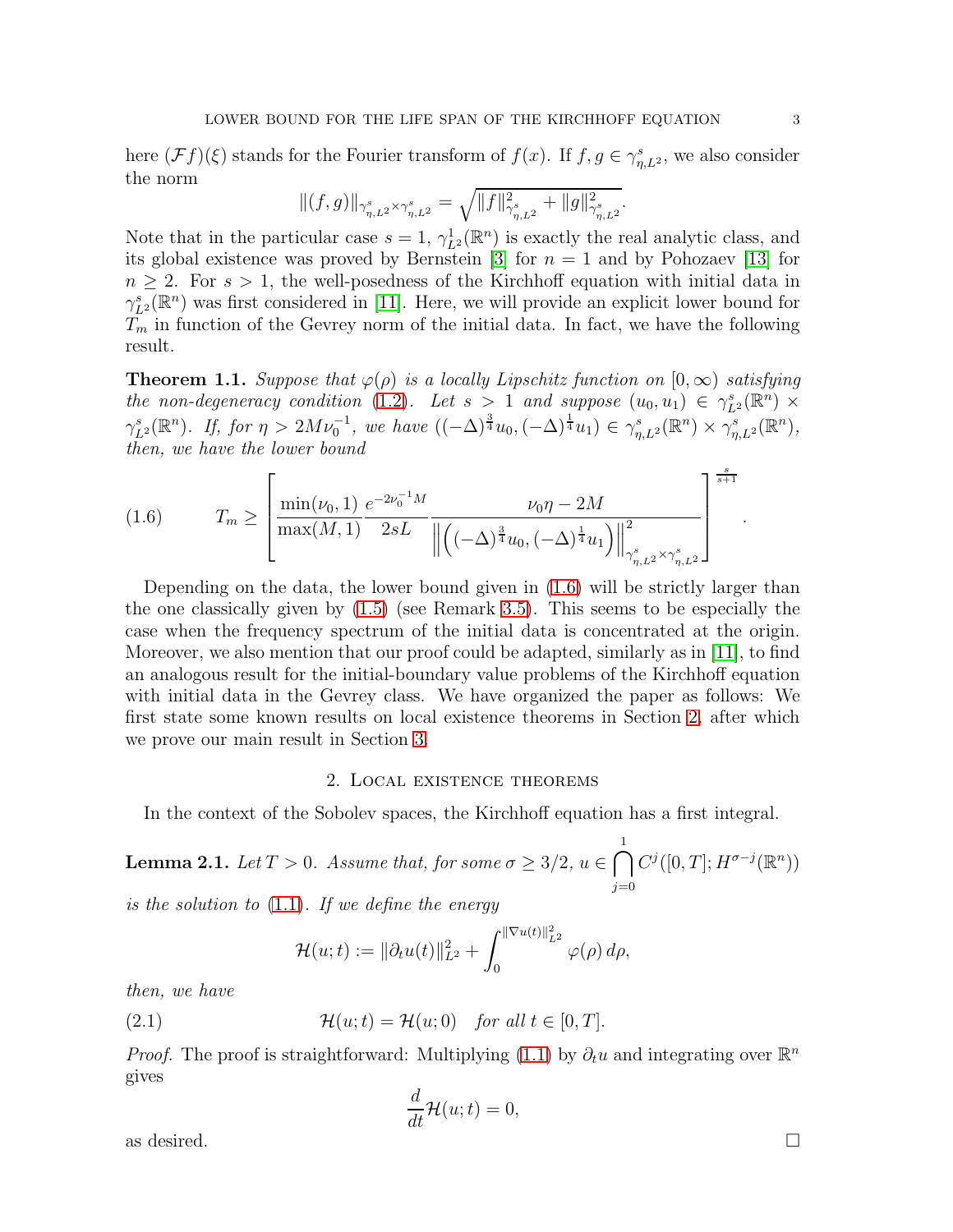For  $\sigma \in \mathbb{R}$ , we denote the homogeneous counterpart of the fractional Sobolev spaces by

<span id="page-3-0"></span>
$$
\dot{H}^{\sigma}(\mathbb{R}^n) = (-\Delta)^{-\frac{\sigma}{2}} L^2(\mathbb{R}^n).
$$

We now define the energy of order 3/2 for any  $u \in \bigcap_{j=0}^{1} C^j([0,T]; \dot{H}^{\sigma-j}(\mathbb{R}^n))$  as follows:

(2.2) 
$$
\mathcal{E}_{3/2}(u;t) = \varphi \left( \|\nabla u(t)\|_{L^2}^2 \right) \|u(t)\|_{\dot{H}^{\frac{3}{2}}}^2 + \|\partial_t u(t)\|_{\dot{H}^{\frac{1}{2}}}^2.
$$

The following result was shown by Arosio and Garavaldi.

<span id="page-3-1"></span>**Theorem 2.2** ([\[1,](#page-10-10) Theorem 2]). Suppose that  $\varphi(\rho)$  is a locally Lipschitz function on  $[0,\infty)$  satisfying the non-degeneracy condition [\(1.2\)](#page-0-1). Let  $\sigma \geq 3/2$ . Then for any nontrivial  $(u_0, u_1) \in H^{\sigma}(\mathbb{R}^n) \times H^{\sigma-1}(\mathbb{R}^n)$ , there exists a life span  $T_m = T_m(u_0, u_1) > 0$ depending only on  $\mathcal{H}(u; 0)$  and  $\mathcal{E}_{3/2}(u; 0)$  such that the Cauchy problem [\(1.1\)](#page-0-0) admits a unique maximal solution  $u(t, x)$  in the class

$$
u \in C([0,T_m); H^{\sigma}(\mathbb{R}^n)) \cap C^1([0,T_m); H^{\sigma-1}(\mathbb{R}^n)),
$$

and one of the following statements is true:

(i)  $T_m = +\infty;$ (ii)  $T_m < +\infty$  and lim sup  $t\rightarrow T_m^ \mathcal{E}_{3/2}(u;t) = +\infty.$ 

We remark here that the life span  $T_m$  is to be understood as follows:

$$
T_m = \sup \left\{ t : H^{\frac{3}{2}}\text{-solution } u(\tau, \cdot) \text{ to (1.1) with data } (u_0, u_1) \text{ exists for } 0 \le \tau < t \right\}.
$$

It should be noted that, however big the regularity of the data is,  $T_m$  depends only on the norm of the data in  $\dot{H}^{3/2}(\mathbb{R}^n) \times \dot{H}^{1/2}(\mathbb{R}^n)$ . This means that when one would show the global existence of solutions to  $(1.1)$ , it suffices to obtain that the norm of solutions in  $\dot{H}^{3/2}(\mathbb{R}^n) \times \dot{H}^{1/2}(\mathbb{R}^n)$  is bounded on  $[0, T_m)$ .

The local existence theorem for Gevrey spaces is now immediately obtained as a consequence of Theorem [2.2,](#page-3-1) and the life span depends only on the constants  $\mathcal{H}(u; 0)$ and  $\mathcal{E}_{3/2}(u;0)$ . More precisely, we have the following:

<span id="page-3-2"></span>**Proposition 2.3.** Suppose that  $\varphi(\rho)$  is a locally Lipschitz function on  $[0,\infty)$  satisfying the non-degeneracy condition [\(1.2\)](#page-0-1). Let  $s > 1$  and  $\eta > 0$ . For any nontrivial  $(u_0, u_1) \in$  $(-\Delta)^{-\frac{3}{4}}\gamma_{\eta,L^2}^s(\mathbb{R}^n)\times(-\Delta)^{-\frac{1}{4}}\gamma_{\eta,L^2}^s(\mathbb{R}^n)$ , there exists a life span  $T_m=T_m(u_0,u_1)>0$ depending only on  $\mathcal{H}(u; 0)$  and  $\mathcal{E}_{3/2}(u; 0)$  such that the Cauchy problem [\(1.1\)](#page-0-0) admits a unique solution  $u(t, x)$  in the class

$$
u \in C\left([0, T_m); (-\Delta)^{-\frac{3}{4}} \gamma_{\eta, L^2}^s(\mathbb{R}^n)\right) \cap C^1\left([0, T_m); (-\Delta)^{-\frac{1}{4}} \gamma_{\eta, L^2}^s(\mathbb{R}^n)\right),
$$

and one of the following statements is true:

(i)  $T_m = +\infty;$ (ii)  $T_m < +\infty$  and lim sup  $t\rightarrow T_m^ \mathcal{E}_{3/2}(u;t) = +\infty.$ 

*Proof.* We may see the initial data in  $(-\Delta)^{-\frac{3}{4}} \gamma_{\eta,L^2}^s(\mathbb{R}^n) \times (-\Delta)^{-\frac{1}{4}} \gamma_{\eta,L^2}^s(\mathbb{R}^n)$  as elements of the phase space  $\dot{H}^{3/2}(\mathbb{R}^n) \times \dot{H}^{1/2}(\mathbb{R}^n)$ . Let  $T \in (0, T_m)$  be arbitrarily fixed. By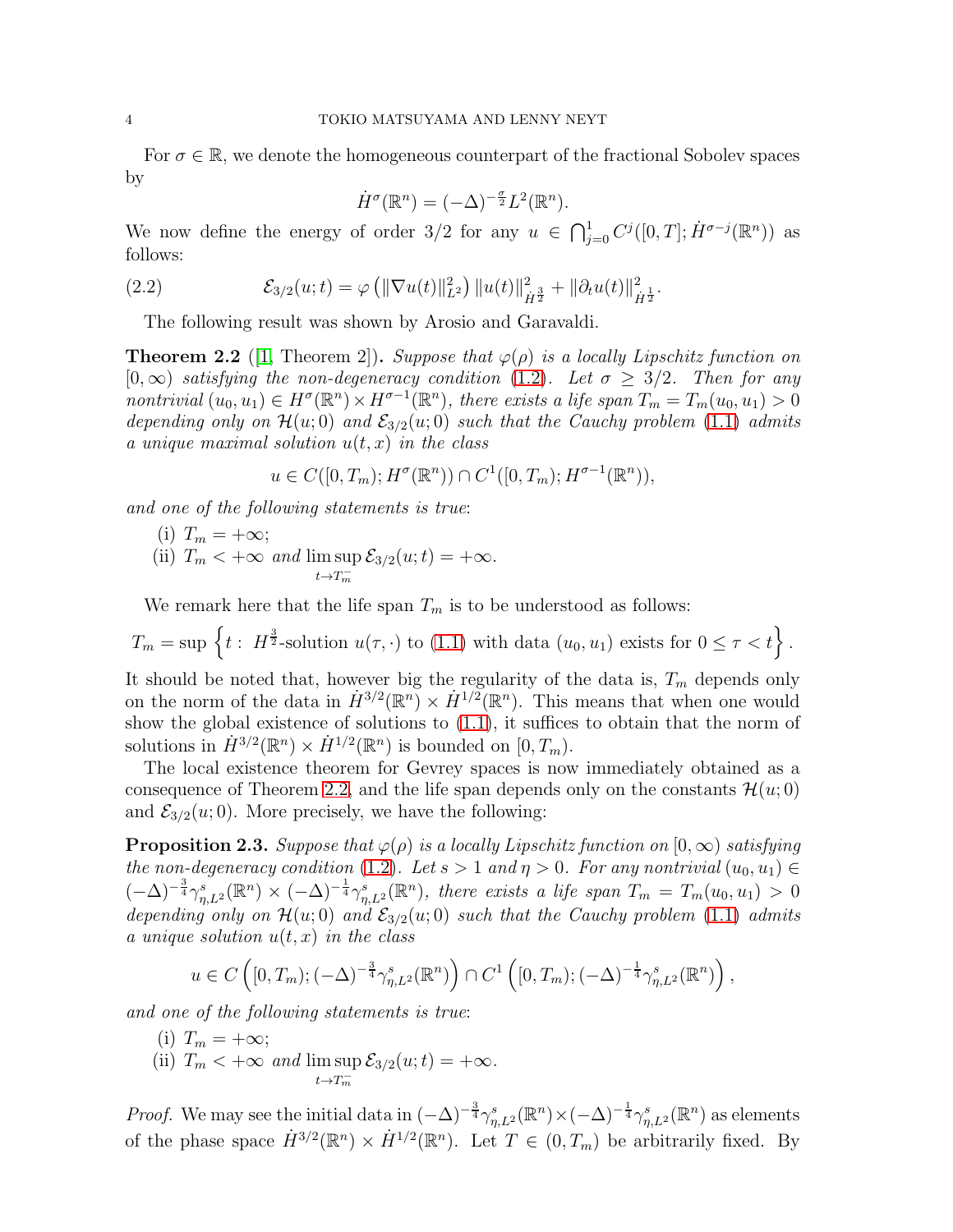Theorem [2.2,](#page-3-1) with  $\sigma = 3/2$ , we know that the Cauchy problem [\(1.1\)](#page-0-0) admits a unique solution u such that

$$
u \in C([0,T]; \dot{H}^{\frac{3}{2}}(\mathbb{R}^n)) \cap C^1([0,T]; \dot{H}^{\frac{1}{2}}(\mathbb{R}^n)).
$$

Put

$$
c_u(t) = \varphi(||\nabla u(t)||_{L^2}^2) \in \text{Lip}_{\text{loc}}([0,T]).
$$

It follows by the theory of linear partial differential equations that the Cauchy problem

$$
\partial_t^2 v - c_u(t)\Delta v = 0, \quad t > 0, \quad x \in \mathbb{R}^n,
$$

with initial data  $(u_0, u_1)$ , admits a unique solution  $v(t, x)$  such that

$$
v \in C\left([0, T]; (-\Delta)^{-\frac{3}{4}} \gamma_{\eta, L^2}^s(\mathbb{R}^n)\right) \cap C^1\left([0, T]; (-\Delta)^{-\frac{1}{4}} \gamma_{\eta, L^2}^s(\mathbb{R}^n)\right).
$$

Then we conclude that  $v = u$ , i.e., the Cauchy problem [\(1.1\)](#page-0-0) admits a unique solution u such that

$$
u \in C\left([0, T]; (-\Delta)^{-\frac{3}{4}} \gamma_{\eta, L^2}^s(\mathbb{R}^n)\right) \cap C^1\left([0, T]; (-\Delta)^{-\frac{1}{4}} \gamma_{\eta, L^2}^s(\mathbb{R}^n)\right).
$$

From here the result follows.

We end this section with a remark on the constants in  $(1.3)$  and  $(1.4)$ .

<span id="page-4-2"></span>**Remark 2.4.** Depending on the initial data  $(u_0, u_1) \in \gamma_{L^2}^s(\mathbb{R}^n) \times \gamma_{L^2}^s(\mathbb{R}^n)$ , the domain of  $\varphi$  in [\(1.1\)](#page-0-0) is bounded. Indeed, suppose that  $u(t, x)$  is the solution to (1.1) with life span  $T_m = T_m(u_0, u_1) > 0$  and let  $\Lambda$  be as in [\(1.3\)](#page-1-1). Then, in particular,

$$
\Lambda = \nu_0^{-1} \mathcal{H}(u; 0).
$$

Now, it follows from [\(1.2\)](#page-0-1) and [\(2.1\)](#page-2-2)

$$
\|\nabla u(t, \cdot)\|_{L^2}^2 \le \nu_0^{-1} \mathcal{H}(u; t) = \nu_0^{-1} \mathcal{H}(u; 0) = \Lambda
$$

for any  $t \in [0, T_m)$ . This implies that  $[0, \Lambda]$  is the actual domain of  $\varphi(\rho)$  in this context. Then, if  $M$  and  $L$  are as in  $(1.4)$ , it follows that

$$
\nu_0 \le \varphi(\rho) \le M \quad \text{for all } \rho \in [0, \Lambda],
$$

and

$$
|\varphi'(\rho)| \le L \quad \text{for almost all } \rho \in [0, \Lambda].
$$

#### 3. The proof of Theorem [1.1](#page-2-3)

<span id="page-4-0"></span>We now focus on proving Theorem [1.1.](#page-2-3) To do this, we will consider linear Cauchy problems of the form

<span id="page-4-1"></span>(3.1) 
$$
\begin{cases} \partial_t^2 v - c(t)\Delta v = 0, & t \in (0, T), \quad x \in \mathbb{R}^n, \\ v(0, x) = u_0(x), & \partial_t v(0, x) = u_1(x), & x \in \mathbb{R}^n. \end{cases}
$$

In the case where the derivative of  $c$  has a pole at  $T$ , we find the following result when  $u_0$  and  $u_1$  belong to  $\gamma_{L^2}^s(\mathbb{R}^n)$  (see also [\[4\]](#page-10-13)).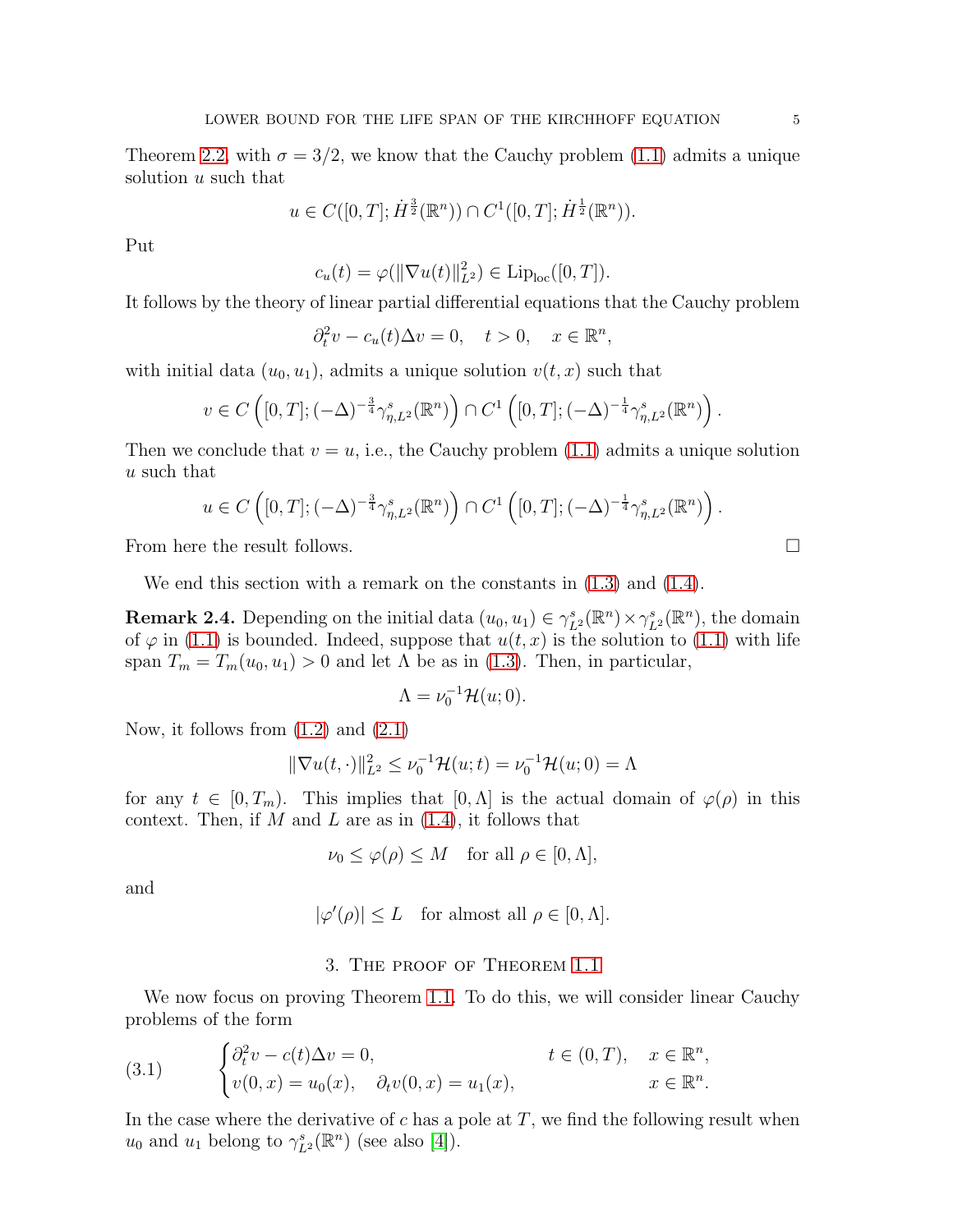<span id="page-5-5"></span>**Proposition 3.1.** Let  $1/(q-1) \leq s < q/(q-1)$  and  $q > 1$ . Assume that  $c(t)$  is a function on  $[0, T]$  that belongs to  $\mathrm{Lip}_{\mathrm{loc}}([0, T))$  and satisfies

<span id="page-5-1"></span>
$$
(3.2) \t\t\t\nu_0 \le c(t) \le M, \quad t \in [0, T],
$$

<span id="page-5-2"></span>(3.3) 
$$
|c'(t)| \le \frac{K}{(T-t)^q}, \quad a.e. t \in [0, T),
$$

for some  $0 < \nu_0 < M$  and  $K > 0$ . Take any  $(u_0, u_1) \in (-\Delta)^{-\sigma-1/2} \gamma_{\eta, L^2}^s(\mathbb{R}^n) \times$  $(-\Delta)^{-\sigma}\gamma_{\eta,L^2}^s(\mathbb{R}^n)$  for some  $\sigma \geq 0$  and

(3.4) 
$$
\eta > \left(\frac{K}{q-1} + 2M\right)\nu_0^{-1}.
$$

Then, the Cauchy problem [\(3.1\)](#page-4-1) with initial data  $(u_0, u_1)$  admits a unique solution  $v \in C^1([0, T]; \gamma_{L^2}^s(\mathbb{R}^n))$ , and

<span id="page-5-3"></span>
$$
(3.5) \quad \nu_0 \|(-\Delta)^{\sigma+1/2} v(t)\|_{\gamma_{\eta',L^2}^s}^2 + \|\partial_t (-\Delta)^{\sigma} v(t)\|_{\gamma_{\eta',L^2}^s}^2 \n\le \max(M,1)e^{2\nu_0^{-1}M \max\{1,T^{1-(qs-s)}\}} \|((-\Delta)^{\sigma+1/2}u_0,(-\Delta)^{\sigma}u_1)\|_{\gamma_{\eta,L^2}^s \times \gamma_{\eta,L^2}^s}^2
$$

for  $t \in [0, T]$ , where

<span id="page-5-0"></span>
$$
\eta' = \eta - \left(\frac{K}{q-1} + 2M\right)\nu_0^{-1} > 0.
$$

*Proof.* Suppose  $((-\Delta)^{\sigma+1/2}u_0, (-\Delta)^{\sigma}u_1) \in \gamma_{\eta,L^2}^s(\mathbb{R}^n) \times \gamma_{\eta,L^2}^s(\mathbb{R}^n)$  for some  $\sigma \geq 0$  and  $\eta$  satisfying [\(3.4\)](#page-5-0). Let  $w = w(t, \xi)$  be a solution of the Cauchy problem

$$
\begin{cases}\n\partial_t^2 w + c(t)|\xi|^2 w = 0, & t \in (0, T), \xi \in \mathbb{R}^n, \\
w(0,\xi) = (\mathcal{F}u_0)(\xi), & \partial_t w(0,\xi) = (\mathcal{F}u_1)(\xi), & \xi \in \mathbb{R}^n.\n\end{cases}
$$

We define

$$
c_{*}(t,\xi) = \begin{cases} c(T) & \text{if } T|\xi|^{\frac{1}{qs-s}} \leq 1, \\ c(t) & \text{if } T|\xi|^{\frac{1}{qs-s}} > 1 \text{ and } 0 \leq t \leq T - |\xi|^{-\frac{1}{qs-s}}, \\ c\left(T - |\xi|^{-\frac{1}{qs-s}}\right) & \text{if } T|\xi|^{\frac{1}{qs-s}} > 1 \text{ and } T - |\xi|^{-\frac{1}{qs-s}} < t \leq T, \end{cases}
$$

and

$$
\alpha(t,\xi) = \nu_0^{-1}|c_*(t,\xi) - c(t)||\xi| + \frac{|\partial_t c_*(t,\xi)|}{c_*(t,\xi)}
$$

.

We adopt an energy for  $w$  as

$$
E(t,\xi) = [|\partial_t w(t,\xi)|^2 + c_*(t,\xi)|\xi|^2 |w(t,\xi)|^2] |\xi|^{4\sigma} k(t,\xi),
$$

where

$$
k(t,\xi) = \exp\left(-\int_0^t \alpha(\tau,\xi) d\tau + \eta |\xi|^{\frac{1}{s}}\right).
$$

We put

$$
\mathcal{E}(t) = \int_{\mathbb{R}^n} E(t,\xi) \, d\xi,
$$

and note that

<span id="page-5-4"></span>(3.6) 
$$
\mathcal{E}(0) \leq \max(M,1) \| ((-\Delta)^{\sigma+1/2} u_0, (-\Delta)^{\sigma} u_1) \|_{\gamma^s_{\eta,L^2} \times \gamma^s_{\eta,L^2}}^2.
$$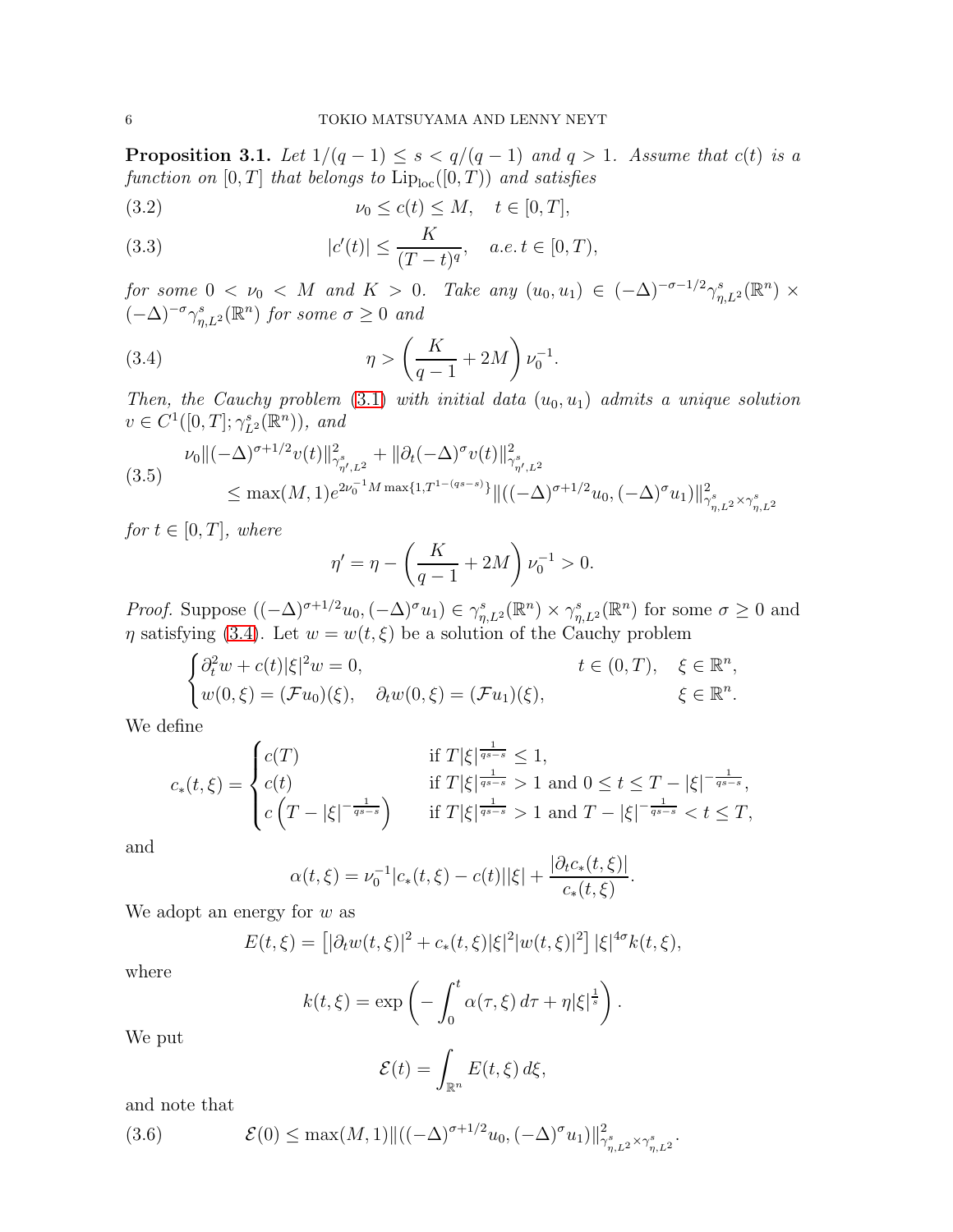We first estimate the integral of  $\alpha(t,\xi).$  When

$$
T|\xi|^{\frac{1}{qs-s}} \le 1,
$$

we find by  $(3.2)$ ,

<span id="page-6-0"></span>(3.7) 
$$
\int_0^t \alpha(\tau,\xi) d\tau \le \int_0^T \nu_0^{-1} |c(T) - c(\tau)| |\xi| d\tau \le 2\nu_0^{-1} MT |\xi| \le 2\nu_0^{-1} MT^{1-(qs-s)},
$$
 while if

$$
T|\xi|^{\frac{1}{qs-s}} > 1,
$$

it follows from [\(3.2\)](#page-5-1) and [\(3.3\)](#page-5-2) that

<span id="page-6-1"></span>
$$
\int_0^t \alpha(\tau,\xi) d\tau \le \int_0^{T-|\xi|^{-\frac{1}{qs-s}}} \frac{|c'(\tau)|}{c(\tau)} d\tau + \int_{T-|\xi|^{-\frac{1}{qs-s}}}^T \nu_0^{-1} |c_*(\tau,\xi) - c(\tau)| |\xi| d\tau
$$
\n
$$
\le \int_0^{T-|\xi|^{-\frac{1}{qs-s}}} \frac{K\nu_0^{-1}}{(T-\tau)^q} d\tau + 2\nu_0^{-1} M |\xi|^{1-\frac{1}{qs-s}}
$$
\n
$$
\le \frac{K\nu_0^{-1} |\xi|^{\frac{1}{s}}}{q-1} + 2\nu_0^{-1} M |\xi|^{1-\frac{1}{qs-s}}.
$$

Since  $1 - 1/(qs - s) < 1/s$  by our assumptions on s and q, it follows that  $|\xi|^{1-\frac{1}{qs-s}} \leq (1+|\xi|)^{\frac{1}{s}} \leq 1+|\xi|^{\frac{1}{s}}.$ 

Consequently, we infer from [\(3.7\)](#page-6-0) and [\(3.8\)](#page-6-1) that

$$
k(t,\xi) \geq e^{-2\nu_0^{-1}M \max\{1,T^{1-(qs-s)}\}} e^{\left(\eta - \frac{K\nu_0^{-1}}{q-1} - 2\nu_0^{-1}M\right)|\xi|^{\frac{1}{s}}},
$$

and hence,

<span id="page-6-2"></span>
$$
\mathcal{E}(t) \ge e^{-2\nu_0^{-1}M \max\{1,T^{1-(qs-s)}\}} \cdot \int_{\mathbb{R}^n} e^{\left(\eta - \frac{K\nu_0^{-1}}{q-1} - 2\nu_0^{-1}M\right) |\xi|^{\frac{1}{s}}}\left[\nu_0 |\xi|^2 |w(t,\xi)|^2 + |\partial_t w(t,\xi)|^2\right] |\xi|^{4\sigma} d\xi.
$$

We may compute the time derivative of  $E(t, \xi)$ ,

$$
\partial_t E(t,\xi) = \left[ 2\text{Re}(\partial_t^2 w \overline{\partial_t w}) + \partial_t c_*(t,\xi) |\xi|^2 |w|^2 + 2c_*(t,\xi) |\xi|^2 \text{Re}(\partial_t w \overline{w}) \right] |\xi|^{4\sigma} k(t,\xi)
$$
  

$$
- \left\{ c_*(t,\xi) |\xi|^2 |w|^2 + |\partial_t w|^2 \right\} \alpha(t,\xi) |\xi|^{4\sigma} k(t,\xi)
$$
  

$$
= \left[ \left\{ c_*(t,\xi) - c(t) \right\} |\xi|^2 \text{Re}(\partial_t w \overline{w}) + \partial_t c_*(t,\xi) |\xi|^2 |w|^2 \right] |\xi|^{4\sigma} k(t,\xi)
$$
  

$$
- \alpha(t,\xi) E(t,\xi),
$$

and note that for the left part we have

$$
\left[ \frac{|c_*(t,\xi) - c(t)||\xi|}{c_*(t,\xi)} |\partial_t w| \cdot c_*(t,\xi)|\xi| |w| + \frac{|\partial_t c_*(t,\xi)|}{c_*(t,\xi)} c_*(t,\xi)|\xi|^2 |w|^2 \right] |\xi|^{4\sigma} k(t,\xi)
$$
  

$$
\leq \left[ \nu_0^{-1} |c_*(t,\xi) - c(t)||\xi| + \frac{|\partial_t c_*(t,\xi)|}{c_*(t,\xi)} \right] E(t,\xi) = \alpha(t,\xi) E(t,\xi),
$$

which implies that  $\partial_t E(t, \xi) \leq 0$  for a.e.  $t \in [0, T]$ . Consequently,

$$
\mathcal{E}(t) \le \mathcal{E}(0),
$$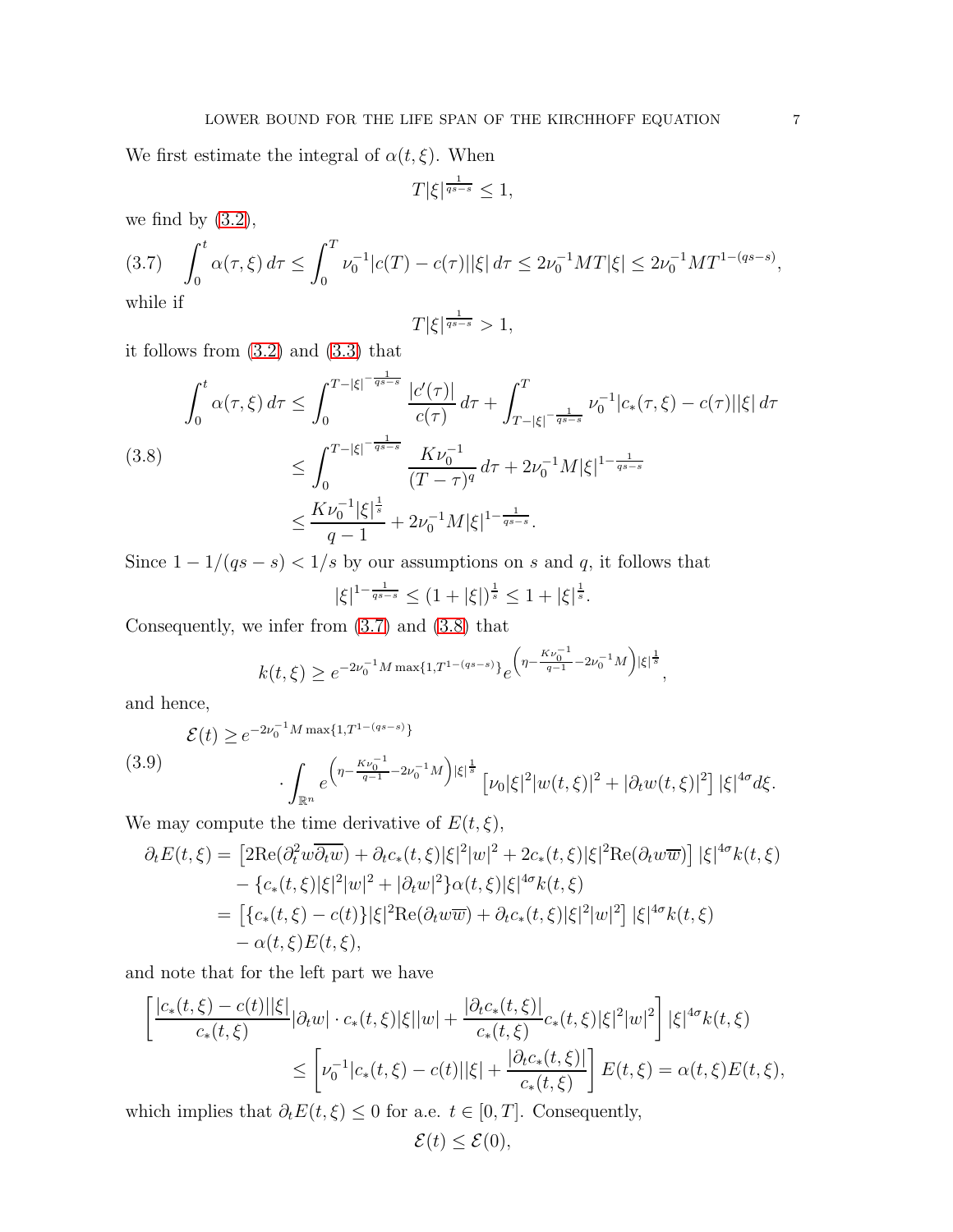so that  $(3.5)$  follows directly from  $(3.6)$  and  $(3.9)$ .

For the remainder of this section, we fix

$$
(u_0, u_1) \in (-\Delta)^{-\frac{3}{4}} \gamma^s_{\eta, L^2}(\mathbb{R}^n) \times (-\Delta)^{-\frac{1}{4}} \gamma^s_{\eta, L^2}(\mathbb{R}^n),
$$

with  $\eta > 2M\nu_0^{-1}$ . Moreover, we will assume that  $T_m = T_m(u_0, u_1) < +\infty$ , as otherwise Theorem [1.1](#page-2-3) is trivial. Our proof is based on a contradiction argument, that is, we will from now on suppose that  $(1.6)$  is false and from there show that the life span is then strictly larger than  $T_m$ . For this, we will consider the following class of functions.

# Definition 3.2. Let

<span id="page-7-0"></span>
$$
(3.10) \t K := \frac{2L \max(M, 1)}{\min(\nu_0, 1)} e^{2\nu_0^{-1}M} T_m^{\frac{s+1}{s}} \left\| \left( (-\Delta)^{\frac{3}{4}} u_0, (-\Delta)^{\frac{1}{4}} u_1 \right) \right\|_{\gamma^s_{\eta, L^2} \times \gamma^s_{\eta, L^2}}^2.
$$

We define the class K as all those functions c on  $[0, T_m]$  such that  $c \in \text{Lip}_{\text{loc}}([0, T_m))$ for which  $\langle c(t) \rangle \langle M, t \in [0, T_m]$ 

$$
\begin{cases} \nu_0 \le c(t) \le M, & t \in [0, T_m], \\ |c'(t)| \le \frac{K}{(T_m - t)^{\frac{s+1}{s}}}, & \text{a.e. } t \in [0, T_m). \end{cases}
$$

We endow K with the topology induced by the Fréchet space  $L^{\infty}_{loc}([0, T_m))$ .

Note that if  $(1.6)$  doesn't hold, then this implies exactly that  $(3.4)$  holds with K as in [\(3.10\)](#page-7-0) and  $q = (s + 1)/s$ . Consequently, by Proposition [3.1,](#page-5-5) for any  $c \in \mathcal{K}$ the Cauchy problem [\(3.1\)](#page-4-1) with initial data  $(u_0, u_1)$  has a unique solution  $v(t, x) \in$  $C^1\left([0,T_m];\gamma_{L^2}^s(\mathbb{R}^n)\right)$ . We now consider the function

$$
\varphi^*(\rho) = \begin{cases} \varphi(\rho), & 0 \le \rho \le \Lambda, \\ \varphi(\Lambda), & \rho > \Lambda. \end{cases}
$$

Then  $\varphi^* \in \text{Lip}_{\text{loc}}([0,\infty))$ , and note that by Remark [2.4,](#page-4-2) in case of the initial data  $(u_0, u_1)$ , we may exchange  $\varphi$  with  $\varphi^*$  in [\(1.1\)](#page-0-0) and obtain the same solution  $u(\cdot, x)$  on  $[0, T_m)$ . Given a  $c \in \mathcal{K}$ , we define the function

<span id="page-7-3"></span>
$$
c_v(t) := \varphi^* \left( \int_{\mathbb{R}^n} |\nabla v(t,x)|^2 dx \right).
$$

Theorem [1.1](#page-2-3) will then follow from the following two crucial results.

<span id="page-7-1"></span>Lemma 3.3. The mapping

(3.11)  $\Theta: \mathcal{K} \to \mathcal{K}: c(t) \mapsto c_v(t),$ 

is well-defined and continuous.

<span id="page-7-2"></span>**Lemma 3.4.**  $K$  is a convex and compact Fréchet space.

Before showing these lemmas, let us first demonstrate how they entail the proof of Theorem [1.1.](#page-2-3)

Proof of Theorem [1.1](#page-2-3). By Lemmas [3.3](#page-7-1) and [3.4,](#page-7-2) it follows from the Schauder-Tychonoff theorem that the mapping  $\Theta$  in [\(3.11\)](#page-7-3) has a fixed point  $c_0$  in K. Consequently, the solution  $v(t, x)$  to the Cauchy problem [\(3.1\)](#page-4-1) with  $c = c_0$  and initial data  $(u_0, u_1)$  is also a solution  $u = u(t, x)$  to the non-linear Cauchy problem [\(1.1\)](#page-0-0) with initial data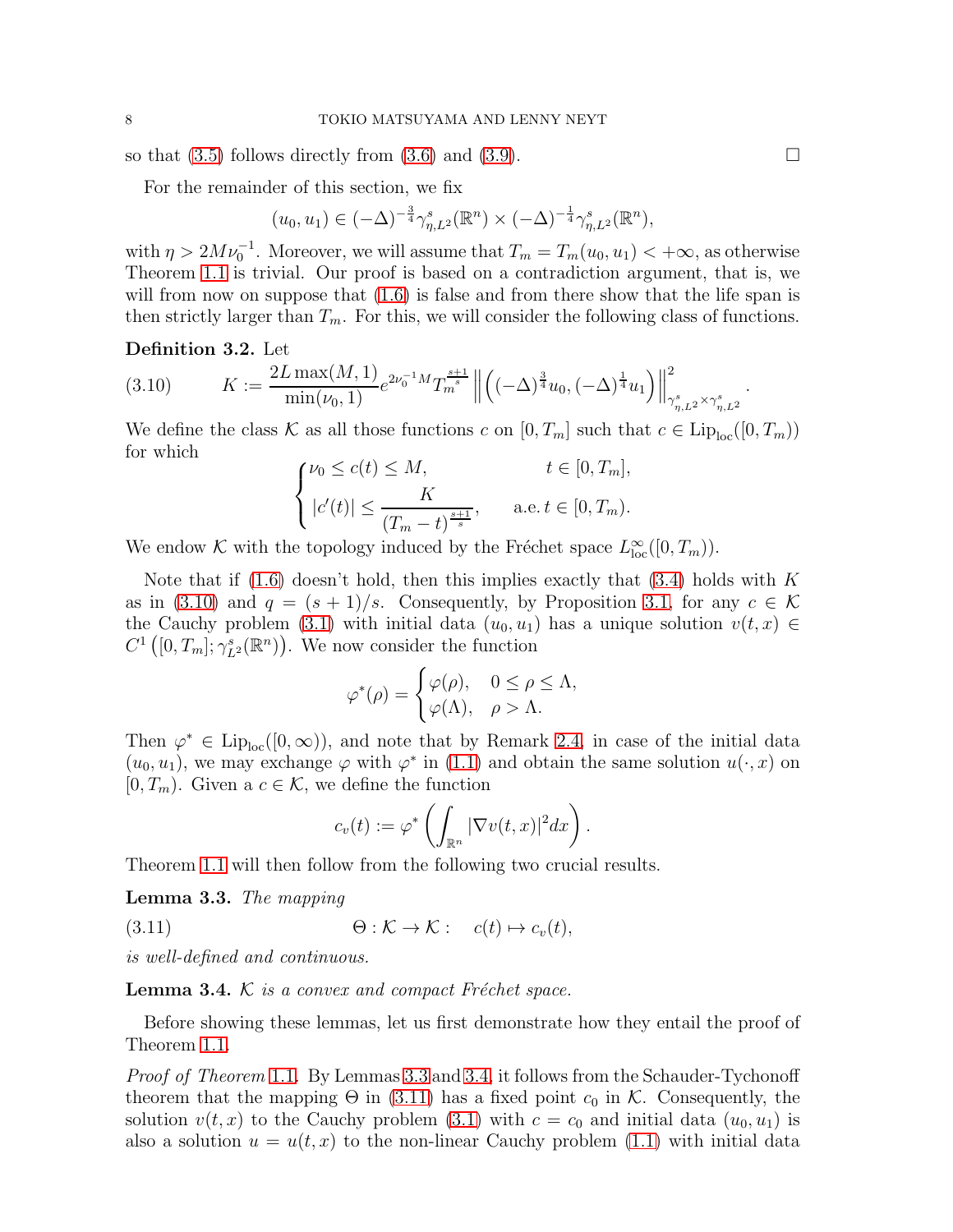$(u_0, u_1)$  on  $[0, T_m]$ . Hence u exists at the endpoint  $T_m$ , so that  $\mathcal{E}_{3/2}(u; T_m) < +\infty$ , contradicting Proposition [2.3.](#page-3-2) Therefore, we may conclude that  $(1.6)$  holds.  $\Box$ 

We now move on to prove the lemmas.

*Proof of Lemma* [3.3](#page-7-1). We first show that  $\Theta$  is well-defined, i.e. that for every  $c \in \mathcal{K}$ also  $c_v \in \mathcal{K}$ . It is clear that  $c_v \in \text{Lip}_{\text{loc}}([0, T_m))$ , and by the definition of  $\varphi^*$  we have that

<span id="page-8-0"></span>
$$
\nu_0 \le c_v(t) \le M
$$

for all  $t \in [0, T_m]$ .

For the derivative, take

(3.12) 
$$
\eta' = \eta - (Ks + 2M)\nu_0^{-1} > 0,
$$

then, by Proposition [3.1,](#page-5-5) we deduce that almost everywhere

$$
|c'_{v}(t)| = |(\varphi^*)'(||\nabla v(t)||_{L^2}^2) \cdot 2 \operatorname{Re} \left( (-\Delta)^{\frac{3}{4}} v(t), \partial_t (-\Delta)^{\frac{1}{4}} v(t) \right)_{L^2} |
$$
  
\n
$$
\leq 2|\varphi'(||\nabla v(t)||_{L^2}^2)| \|v(t)||_{\dot{H}^{\frac{3}{2}}} \|\partial_t v(t)||_{\dot{H}^{\frac{1}{2}}}
$$
  
\n
$$
\leq 2L \|(-\Delta)^{\frac{3}{4}} v(t)||_{\gamma_{\eta',L^2}^s} \|\partial_t (-\Delta)^{\frac{1}{4}} v(t)||_{\gamma_{\eta',L^2}^s}
$$
  
\n
$$
\leq \frac{2L \max(1,M)}{\min(1,\nu_0)} e^{2\nu_0^{-1}M} \| \left( (-\Delta)^{\frac{3}{4}} u_0, (-\Delta)^{\frac{1}{4}} u_1 \right) \Big\|_{\gamma_{\eta,L^2}^s \times \gamma_{\eta,L^2}^s}^2
$$
  
\n
$$
= K/T_m^{\frac{s+1}{2}}.
$$

On the other hand, it trivially holds that

$$
1 = \frac{T_m^{\frac{s+1}{s}}}{T_m^{\frac{s+1}{s}}} \le \frac{T_m^{\frac{s+1}{s}}}{(T_m - t)^{\frac{s+1}{s}}}.
$$

Combining these two estimates together, we find that almost everywhere

$$
|c'_v(t)| \le \frac{K}{(T_m - t)^{\frac{s+1}{s}}}.
$$

Consequently,  $c_v \in \mathcal{K}$ , so that  $\Theta$  is well-defined.

Next, we show that  $\Theta$  is continuous. To do this, let us take a sequence  $(c_k(t))_{k\in\mathbb{N}}$ in  $K$  such that

$$
c_k(t) \to c(t) \in \mathcal{K} \quad \text{in } L^{\infty}_{\text{loc}}([0, T_m)), \qquad k \to \infty,
$$

and let  $v_k(t, x)$  and  $v(t, x)$  be the corresponding solutions to the linear Cauchy problem [\(3.1\)](#page-4-1) with the coefficients  $c_k(t)$  and  $c(t)$ , respectively. Then it is sufficient to prove that the images  $\tilde{c}_k(t) := \Theta(c_k(t))$  and  $\tilde{c}(t) := \Theta(c(t))$  satisfy

(3.13) 
$$
\tilde{c}_k(t) \to \tilde{c}(t) \quad \text{in } L^{\infty}_{\text{loc}}([0, T_m)), \qquad k \to \infty.
$$

The functions  $w_k := v_k - v, k = 1, 2, \dots$ , solve the linear Cauchy problems

<span id="page-8-1"></span>
$$
\begin{cases} \partial_t^2 w_k - c(t) \Delta w_k = \{c_k(t) - c(t)\} \Delta v_k, & (t, x) \in (0, T_m) \times \mathbb{R}^n, \\ w_k(0, x) = 0, & x \in \mathbb{R}^n. \end{cases}
$$

We define the energies

$$
\mathcal{E}_{w_k}(t) = \|\partial_t w_k(t)\|_{L^2}^2 + c(t) \|\nabla w_k(t)\|_{L^2}^2.
$$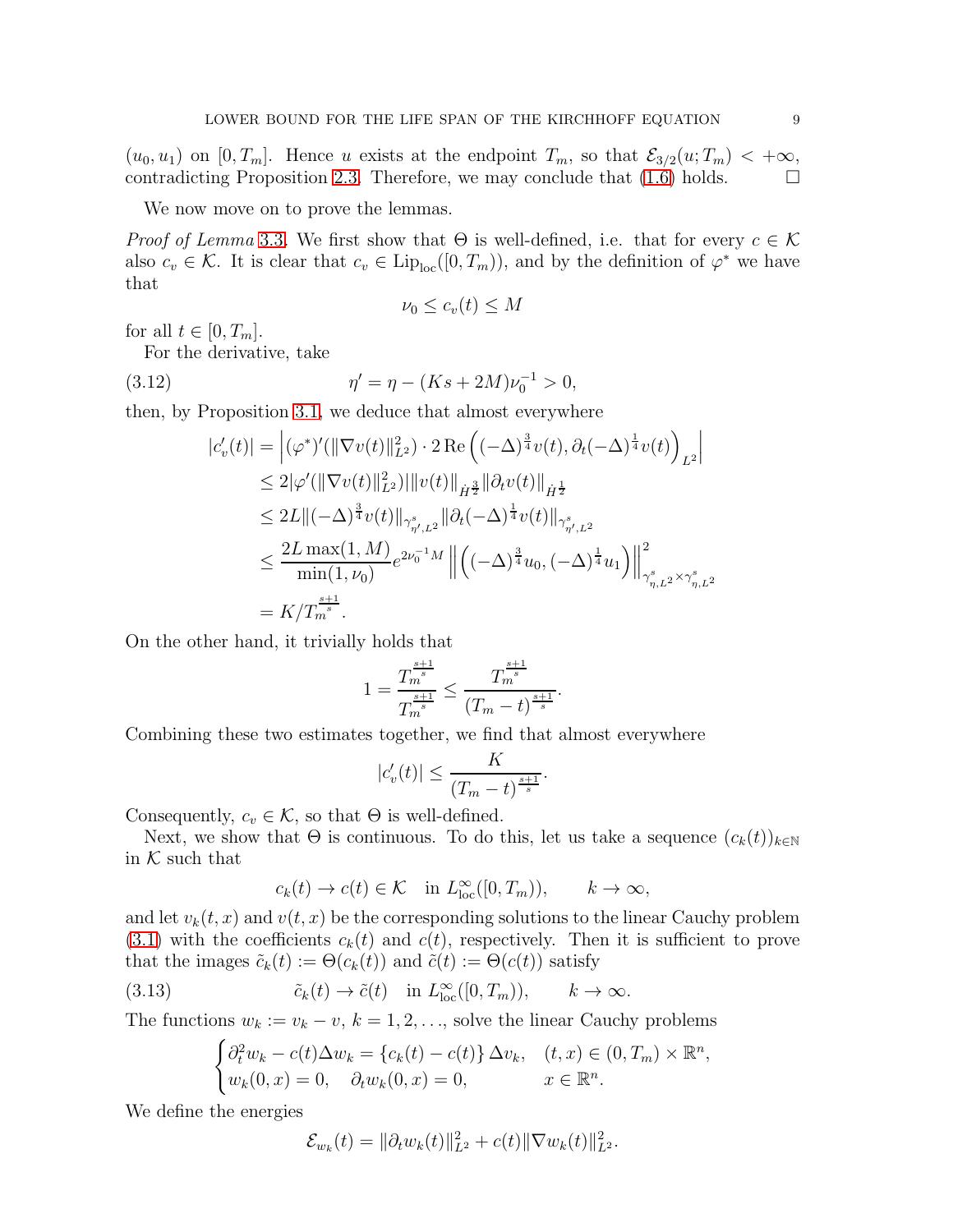Then, for  $\eta'$  as in [\(3.12\)](#page-8-0), differentiating gives, by Proposition [3.1,](#page-5-5)

$$
\mathcal{E}'_{w_k}(t) = 2 \{c_k(t) - c(t)\} \operatorname{Re} (\Delta v_k(t), \partial_t w_k(t))_{L^2} + c'(t) \|\nabla w_k(t)\|_{L^2}^2
$$
\n
$$
\leq 2 |c_k(t) - c(t)| \|\nu_k(t)\|_{\dot{H}^{\frac{1}{2}}} \|\partial_t w_k(t)\|_{\dot{H}^{\frac{1}{2}}} + \frac{|c'(t)|}{c(t)} \mathcal{E}_{w_k}(t)
$$
\n
$$
\leq 2 |c_k(t) - c(t)| \|( - \Delta)^{\frac{3}{4}} v_k(t)\|_{\gamma^s_{\eta', L^2}}.
$$
\n
$$
\left( \|\partial_t (-\Delta)^{\frac{1}{4}} v_k(t)\|_{\gamma^s_{\eta', L^2}} + \|\partial_t (-\Delta)^{\frac{1}{4}} v(t)\|_{\gamma^s_{\eta', L^2}} \right) + \frac{|c'(t)|}{c(t)} \mathcal{E}_{w_k}(t)
$$
\n
$$
\leq \frac{4 \max(1, M)}{\min(1, \nu_0)} e^{2\nu_0^{-1}M} |c_k(t) - c(t)|.
$$
\n
$$
\left\| \left( (-\Delta)^{\frac{3}{4}} u_0, (-\Delta)^{\frac{1}{4}} u_1 \right) \right\|_{\gamma^s_{\eta, L^2} \times \gamma^s_{\eta, L^2}} + \frac{|c'(t)|}{c(t)} \mathcal{E}_{w_k}(t).
$$

By integrating the previous inequality an applying Grönwall's inequality, we obtain the bound

$$
\mathcal{E}_{w_k}(t) \leq \frac{4 \max(1, M)}{\min(1, \nu_0)} e^{2\nu_0^{-1}M} \left\| \left( (-\Delta)^{\frac{3}{4}} u_0, (-\Delta)^{\frac{1}{4}} u_1 \right) \right\|_{\gamma^s_{\eta, L^2} \times \gamma^s_{\eta, L^2}} \cdot \frac{\left\| c'(\tau) \right\|}{\int_0^t |c_k(\tau) - c(\tau)| d\tau \exp\left( \int_0^t \frac{|c'(\tau)|}{c(\tau)} d\tau \right),
$$

for  $t \in [0, T_m)$ . Consequently,

$$
\left\{\nabla v_k(t) \to \nabla v(t) \atop \partial_t v_k(t) \to \partial_t v(t)\n\right\} \quad \text{in } L^{\infty}_{\text{loc}}([0, T_m); L^2(\mathbb{R}^n)) \text{ as } k \to \infty.
$$

Hence we obtain [\(3.13\)](#page-8-1), proving the continuity of  $\Theta$ .

*Proof of Lemma* [3.4](#page-7-2). As  $K$  is clearly convex, it suffices to show that  $K$  is compact. Now, let  $(c_k)_{k\in\mathbb{N}}$  be a sequence in K. Observe that

$$
c_k(t) - c_k(t') = \int_{t'}^t c'_k(\tau) d\tau,
$$

so that

$$
|c_k(t) - c_k(t')| \le sK \left[ \frac{1}{(T_m - t)^{1/s}} - \frac{1}{(T_m - t')^{1/s}} \right],
$$

for any  $0 \le t' < t < T_m$ . As  $1/(T_m - \cdot)^{1/s}$  is uniformly continuous on any compact interval of  $[0, T_m)$ , the sequence  $(c_k)_{k \in \mathbb{N}}$  is equicontinuous on that interval. Hence, by the Ascoli-Arzelà theorem, the sequence  $(c_k)_{k\in\mathbb{N}}$  has a convergent subsequence  $(c_{k_n})_{n\in\mathbb{N}}$  in  $L^{\infty}_{loc}([0,T_m))$  with limit  $c \in L^{\infty}_{loc}([0,T_m))$ . To conclude the proof, it suffices to show that  $c \in \mathcal{K}$ . Clearly,  $\nu_0 \leq c(t) \leq M$  for every  $t \in [0, T_m]$ . Also, for any  $0 \leq t' < t < T_m$  we have

$$
|c(t) - c(t')| \le sK \left[ \frac{1}{(T_m - t)^{1/s}} - \frac{1}{(T_m - t')^{1/s}} \right].
$$

Note that this already implies that  $c \in \text{Lip}_{\text{loc}}([0, T_m))$  as  $1/(T_m-\cdot)^{1/s} \in \text{Lip}_{\text{loc}}([0, T_m)).$ Whence, c is almost everywhere differentiable on  $[0, T_m)$ . Let  $t_0 \in [0, T_m)$  be a point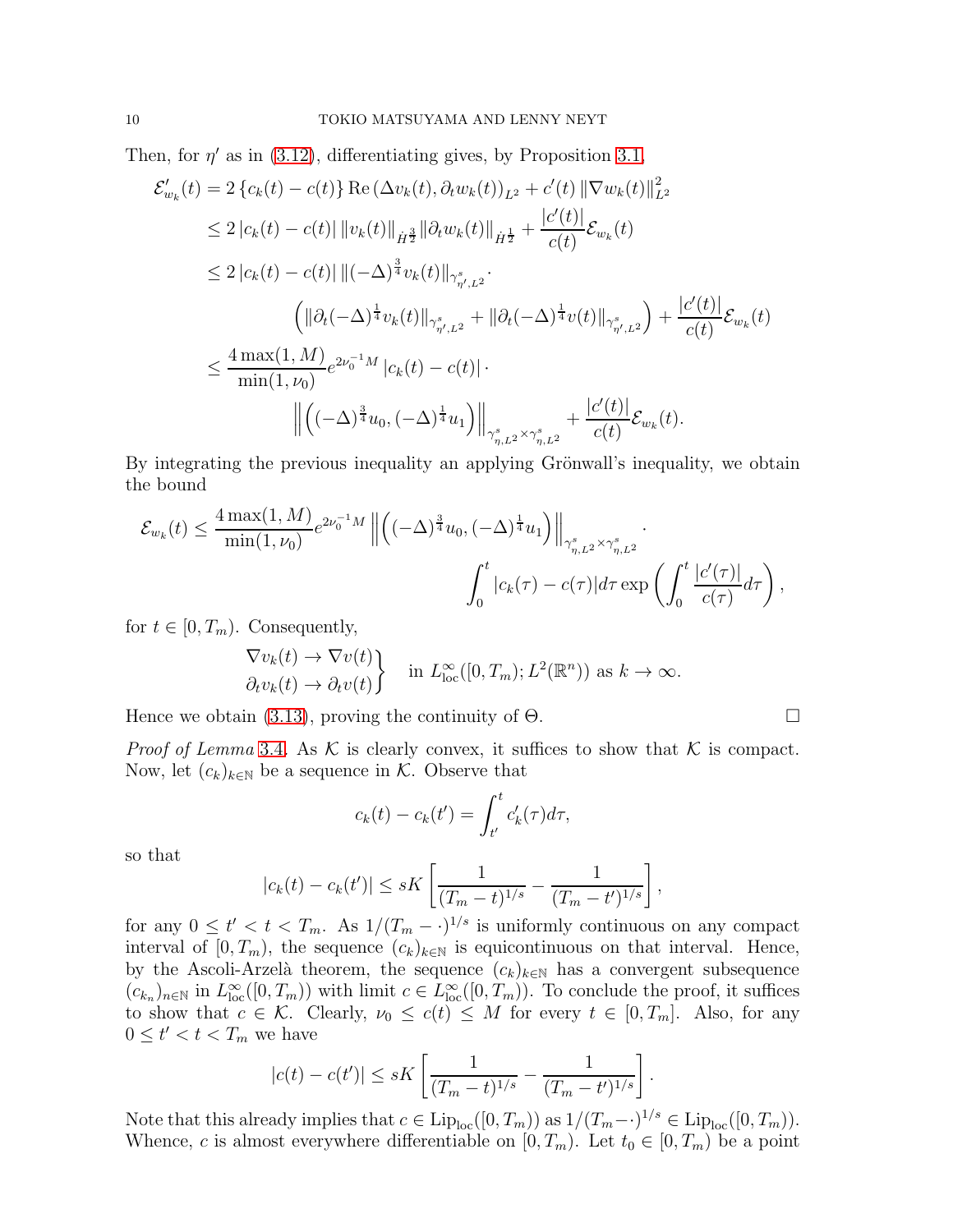where  $c'(t_0)$  exists. For  $h > 0$  small enough, we then have

$$
\left|\frac{c(t_0+h)-c(t_0-h)}{2h}\right| \leq \frac{sK}{2h} \left[\frac{1}{(T_m-t_0-h)^{1/s}}-\frac{1}{(T_m-t_0+h)^{1/s}}\right],
$$

so that by taking the limit  $h \to 0^+$ , we find

$$
|c'(t_0)| \le \frac{K}{(T_m - t_0)^{\frac{s+1}{s}}}.
$$

We may conclude that  $c \in \mathcal{K}$ , which completes the proof.  $\Box$ 

We end this section with the following remark.

<span id="page-10-12"></span>Remark 3.5. The lower bound given in [\(1.6\)](#page-2-0) is strictly larger the one in [\(1.5\)](#page-1-0) if and only if

$$
\eta > 2M\nu_0^{-1} + C_s \frac{\int_{\mathbb{R}^n} e^{\eta|\xi|^{\frac{1}{s}}}\left[|\xi|^3 | (\mathcal{F}u_0)(\xi)|^2 + |\xi| | (\mathcal{F}u_1)(\xi)|^2\right] d\xi}{\left(\int_{\mathbb{R}^n} \varphi(\|\nabla u_0\|_{L^2}^2) |\xi|^3 | (\mathcal{F}u_0)(\xi)|^2 + |\xi| | (\mathcal{F}u_1)(\xi)|^2 d\xi\right)^{\frac{s+1}{s}}},
$$

with

$$
C_s := \frac{\max(M, 1)}{\min(\nu_0, 1)} 2sLe^{2\nu_0^{-1}M} \left(\frac{\nu_0^{3/2}}{4L}\right)^{\frac{s+1}{s}}.
$$

# **REFERENCES**

- <span id="page-10-10"></span>[1] A. AROSIO, S. GARAVALDI, On the mildly degenerate Kirchhoff string, Math. Methods Appl. Sci. 14 (1991), 177–195.
- <span id="page-10-4"></span>[2] A. Arosio, S. Spagnolo, Global solutions to the Cauchy problem for a nonlinear hyperbolic  $equation$ , Nonlinear partial differential equations and their applications, Collège de France seminar, Vol. VI (Paris, 1982/1983), pp. 1–26, Res. Notes in Math., 109, Pitman, Boston, MA, 1984.
- <span id="page-10-1"></span>[3] S. BERNSTEIN, Sur une classe d'équations fonctionnelles aux dérivées partielles, Izv. Akad. Nauk SSSR Ser. Mat. 4 (1940), 17–27.
- <span id="page-10-13"></span>[4] F. COLOMBINI, D. DEL SANTO, T. KINOSHITA, Well-posedness of a hyperbolic equation with non-Lipschitz coefficients, Ann. Scuola Norm. Sup. Pisa, Cl. Sci. (5), 1 (2002), 327–358.
- <span id="page-10-3"></span>[5] P. D'ANCONA, S. SPAGNOLO, Global solvability for the degenerate Kirchhoff equation with real analytic data, Invent. Math. 108 (1992), 247-262.
- <span id="page-10-7"></span>[6] M. Ghisi, M. Gobbino, Kirchhoff equation from quasi-analytic to spectral-gap data, Bull. London Math. Soc. 43 (2011), 374–385.
- <span id="page-10-5"></span>[7] K. Kajitani, K. Yamaguti, On global analytic solutions of the degenerate Kirchhoff equation, Ann. Scuola Norm. Sup. Pisa Cl. Sci. (4) 21 (1994), 279–297.
- <span id="page-10-8"></span><span id="page-10-0"></span>[8] G. KIRCHHOFF, Vorlesungen über Mechanik, Teubner, Leibzig, 1876.
- [9] R. Manfrin, On the global solvability of Kirchhoff equation for non-analytic initial data, J. Differential Equations 211 (2005), 38–60.
- <span id="page-10-9"></span>[10] T. Matsuyama, M. Ruzhansky, Global well-posedness of Kirchhoff systems, J. Math. Pures Appl. 100 (2013), 220–240.
- <span id="page-10-11"></span>[11] T. Matsuyama, M. Ruzhansky, On the Gevrey well-posedness of the Kirchhoff equation, J. Anal. Math. 137 (2019), 449–468.
- <span id="page-10-6"></span>[12] K. NISHIHARA, On a global solution of some quasilinear hyperbolic equation, Tokyo J. Math. 7 (1984), 437–459.
- <span id="page-10-2"></span>[13] S. I. POHOZAEV, On a class of quasilinear hyperbolic equations, Math. USSR Sb. 25 (1975), 145–158.